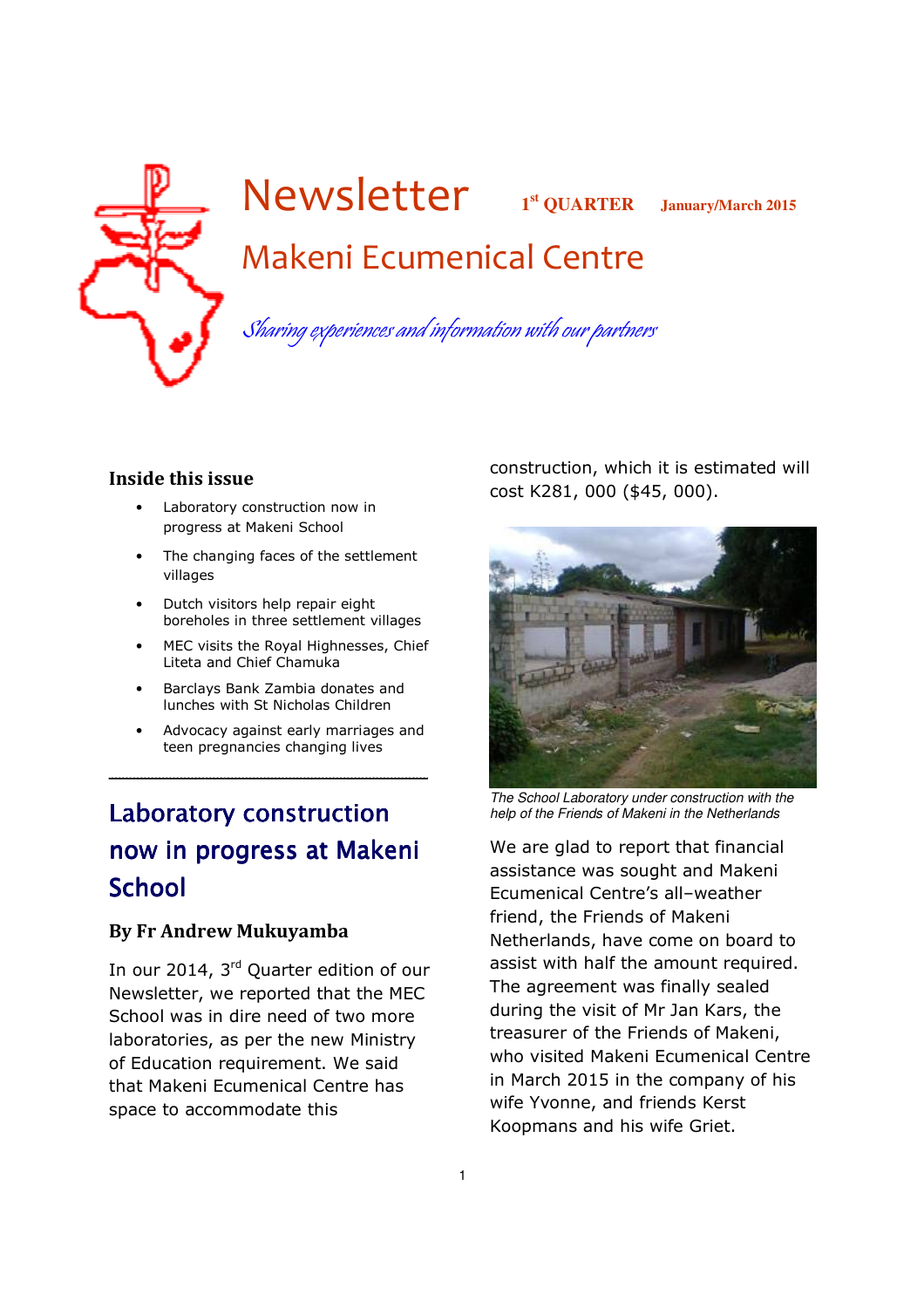Makeni Ecumenical Centre is very grateful to the Friends of Makeni in the Netherlands for this great assistance and support. We hope that our friendship and partnership will continue to grow from strength to strength and that Makeni Ecumenical Centre will continue to be a channel through which people will be helped to live a decent life.

We will need to source the other half of the amount in order to finish the project. And, after the building is completed, the laboratories will need equipment and other related requisites.

As was reported in the  $3<sup>rd</sup>$  newsletter of 2014, Makeni Ecumenical Centre injected K11, 070 to kick start the project. We have engaged other stakeholders like pupils and parents in fundraising activities, and if all goes as per plan we expect to raise K15, 400 from contributions by the pupils (K50 per pupil) as one of the activities.

The building is now at roof level. Materials for roofing have been procured and the roofing works have started.

As a school, we are looking forward to having two more completed laboratories and we are appealing to individuals, organisations and the corporate world to help by contributing financially or materially to this noble project. The school has been operating for over 30 years and

we have to keep moving with the times.

### The changing faces of the Settlement Villages

### By Joe Silwenga

If anyone visited one of our five settlement villages 5 or 10 years ago, they may wonder if anything takes place as far as socio-economic development is concerned. We are pleased to report that the settlement villages have over the years seen positive socio-economic development taking place. The writer observes some of the emerging trends.

### The emerging culture of all-year farming enterprises

Over the years the majority of farmers settled by Makeni Ecumenical Centre have depended on rainfall for crop



One of the new investments gradually characterising the shift from seasonal farming to all-year round farming, through irrigation, in Mwomboshi

production. The major crop has always been maize. Farmers have often had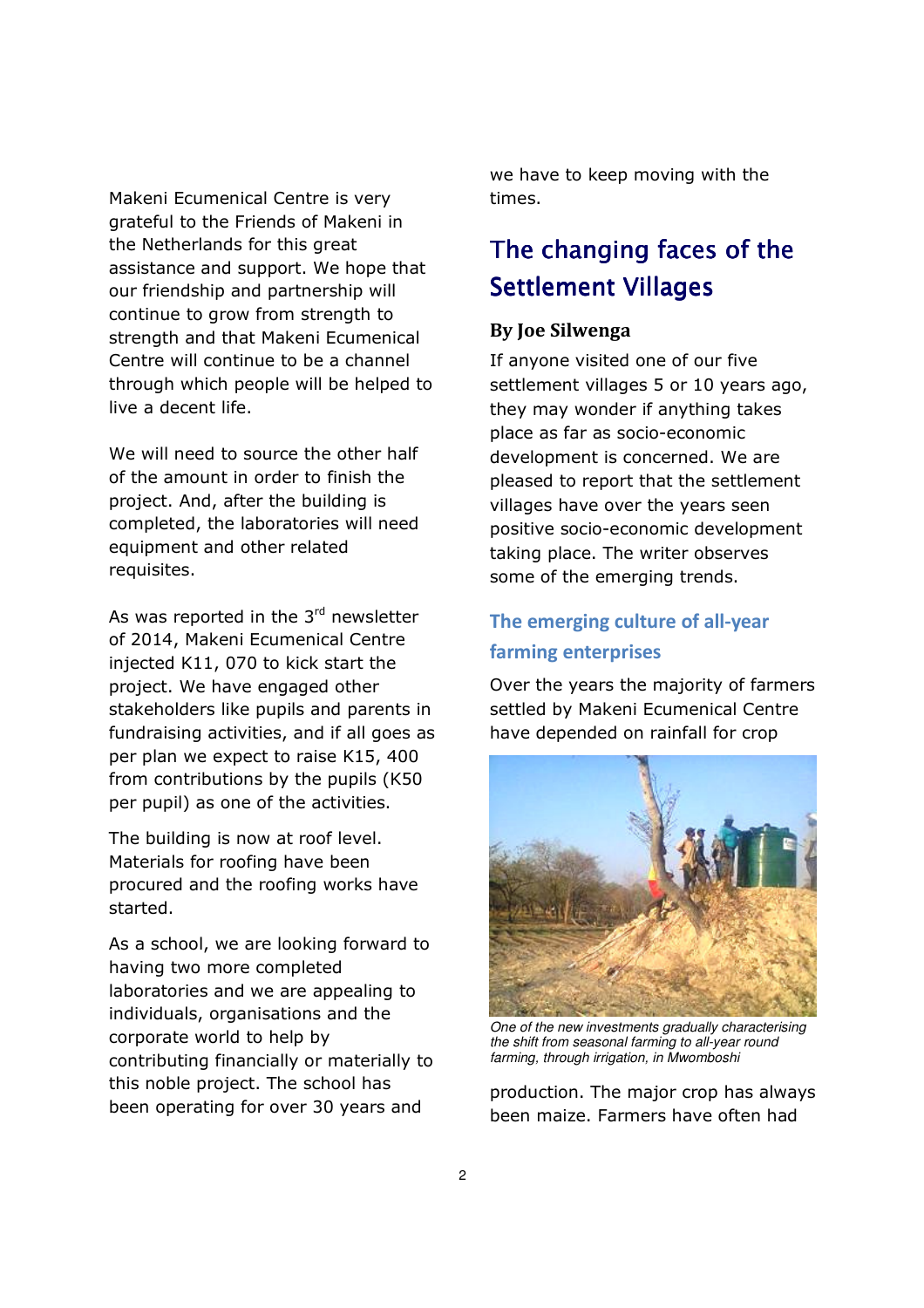the possibility of only one income in a year, with annual production ranging from 12 to 80 bags of maize, from which the expected annual income has been ranging from K780 (\$105) to K5200 (\$703) per year.



Two pioneering settlers (Mr Banda and Mr Chifita) in irrigation farming in Mwomboshi, showing how the diesel water pump operates

However, a few farmers have been exploiting the possibility of investing in some form of irrigation that has enabled them to produce crops throughout the year. Mwomboshi Settlement, 24km north of Chisamba District, has been leading the way, with more than 10 farmers who have bought water pumps to irrigate vegetables planted along the banks of Mwomboshi and Chalampa Rivers. Some have even bought and mounted water storage tanks to expand the area under irrigation and improve supply of domestic water.

The irrigation method they are using is surface irrigation. Many more are joining in with the passing of time and emerging issues over available land can be expected in the future. The

biggest limitation is access to markets due to longer distances to markets.

### The emerging culture of building modern houses and other feats

A good number of farmers have been shifting from building small grass thatched village houses to bigger modern brick-cement houses. The leading village is Kalwelwe.



One example modern house being constructed in Kalwelwe Settlement Village

The common viewpoint which farmers state is: "I have come to stay, why do I need to live like a squatter?" A good number of them have gradually been replacing old, small, mud houses with large brick and cement houses.

Some have been buying solar panels for lighting and entertainment. The coming of cell phones has eased communication, though the signal is still bad in the areas most of the time. A few more have even bought vehicles to ease their transport needs. Others have started buying walking tractors to improve land preparation. An increasing trend of using herbicides for weed control has been gaining ground especially during the peak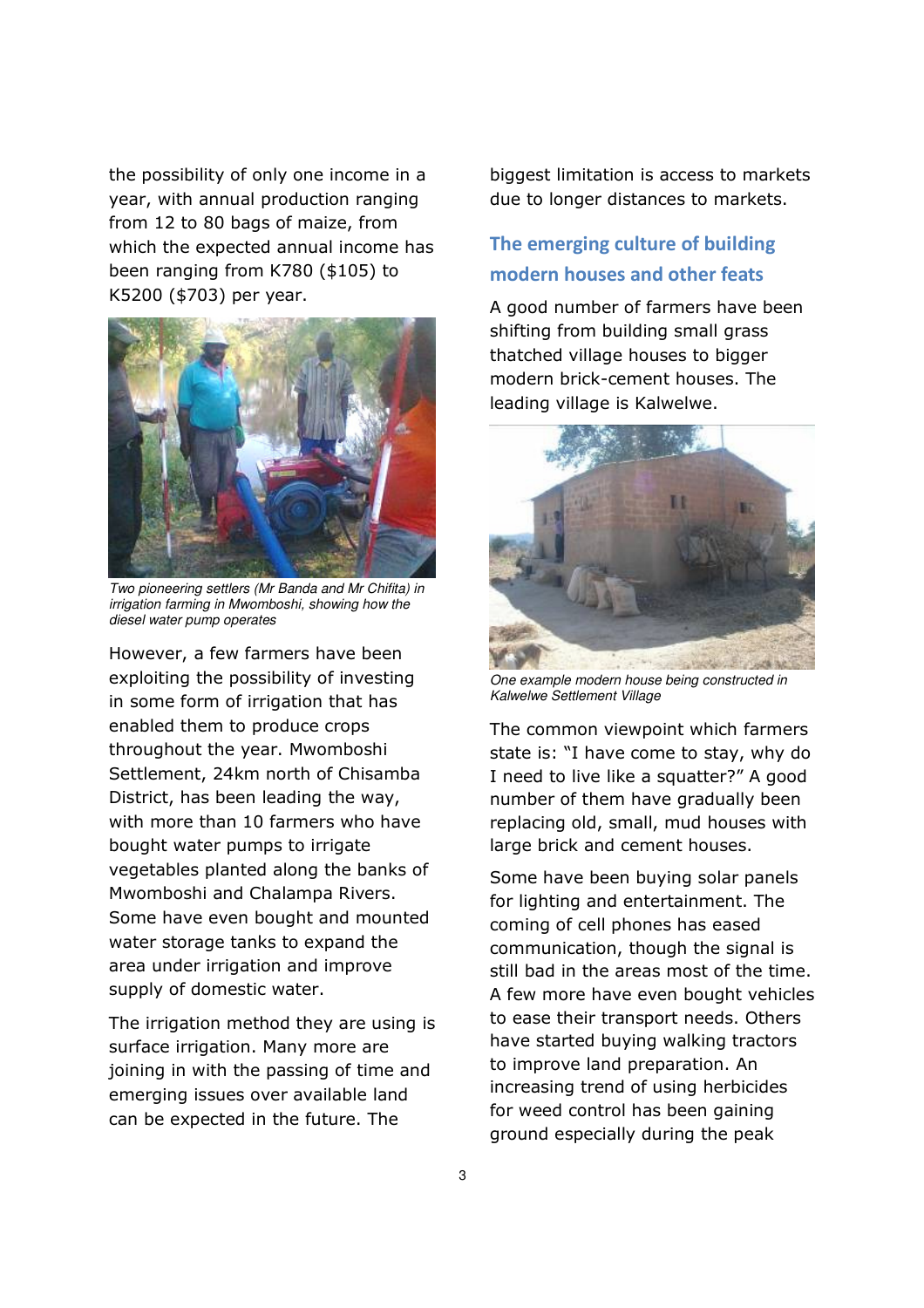periods of the rainy season when there is too much unavoidable field work.



Some of the houses settlers are trying to replace with modern houses. For a good number of settlers these still are the only viable option

It is expected that with better coordination and involvement of many stakeholders, the settlement villages will become more economically independent in the next few years.

## Dutch visitors help repair eight boreholes in three settlement villages

### By Kayula Kabamba

The state of most boreholes in the settlement villages has recently been bad, owing to the age of pumps and irregular maintenance. This led to a critical shortage of water in the settlement villages in the last few years. All the boreholes were provided by Makeni Ecumenical Centre, but maintenance is supposed to be done by the communities themselves. However, our farmers still look to MEC and other well-wishers for some help.

So it was a blessing when four Dutch visitors, Jan and Yvonne Kars and Kerst and Griet Koopmans, visited MEC in March and offered to help reduce the water problems by repairing broken down borehole pumps.



Jan Kars, one of the four visitors demonstrating to Mwomboshi settlers how to use and handle the borehole repair tools

Many boreholes had rusted and broken pipes due to age, while others had damaged pumps or damaged pump accessories.

A three-week work plan was carried out to go round the settlement villages to repair pumps and restore them. The maintenance group comprised Mr Jan Kars, Kerst Koopmans, Kayula Kabamba (MEC staff) and Mr Joe Silwenga (MEC staff). Each village assigned at least six men with experience in hand pump maintenance to help do the work. Three new sets of repair kits for India Mark II hand pumps were procured and donated to the three villages by the visitors. The tools helped ease the work.

Nine hand pumps were repaired and installed, costing K26, 982 (\$3, 646).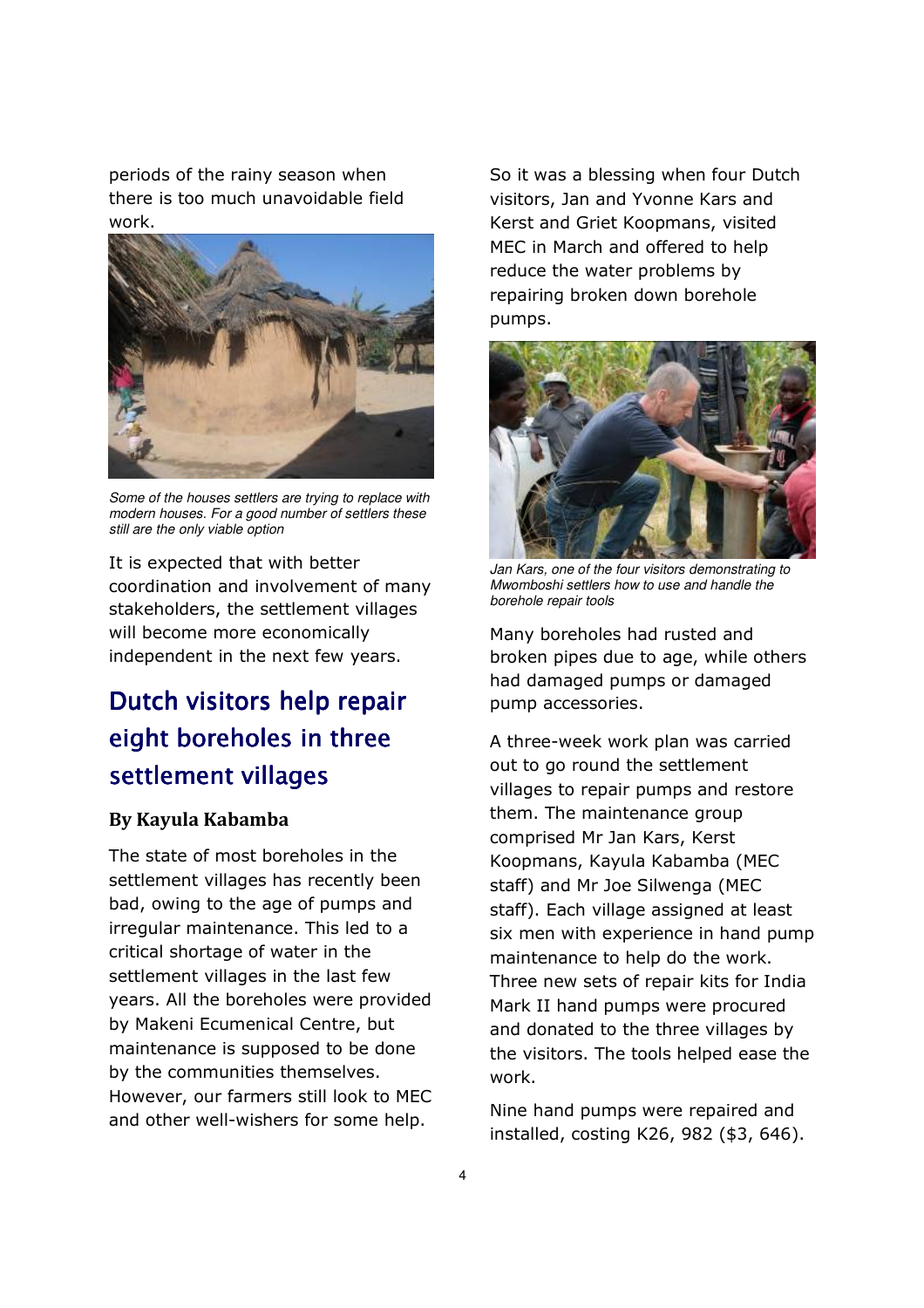The cost included pumps, pipes, rods, new spare kits, wooden toolboxes and full set repair kits. The breakdown of the costs was K8, 425 for Chisamba, K10, 887 for Kalwelwe and K7, 670 for Mwomboshi.

The Village Management Committees together with the settlers thanked the visitors, donors and MEC for the help rendered. They promised to devise mechanisms for ensuring water facilities are regularly maintained.

The Executive Chairman of MEC, Fr A. Mukuyamba encouraged the people to embrace a culture of preventive maintenance, self-reliance and community accountability to avoid future water shortage related problems.

## MEC visits their Royal Highnesses Chief Liteta and Chief Chamuka

### By Joe Silwenga

In the late part of 2014, Makeni Ecumenical Centre management paid courtesy calls to their Royal Highnesses Chief Liteta and Chief Chamuka. The courtesy calls were undertaken to pay respects to the traditional leadership in the area, where MEC has settlement projects. This was the first time in many years that MEC undertook to visit the Royal Highnesses at their palaces.

Though the visits were on two separate days, the issues discussed were similar. Among the issues that were discussed were the current state of the settlement projects in terms of populations, investments done and socio-economic challenges. Other issues discussed were the development needs urgently needed in the areas and the challenges of squatters in Chisamba Settlement Village. The development needs required in the areas include schools, water and sanitation, roads, health facilities and access to markets.



Part of the palace of Chief Chamuka, where the Chief meets visitors and presides over matters of the chiefdom

The challenge of squatters in Chisamba Settlement Village has brought about illegal tree cutting for charcoal, mushrooming of illegal liquor outlets, prostitution and security threats to our local settlers.

The Royal Highnesses appreciated the work of MEC in stimulating structured rural development and pledged to help whenever possible. They appealed to MEC to participate during the annual traditional ceremony of Kalamba Kubwalo. They invited the Village Management Committees of Chisamba, Mwomboshi and Kalwelwe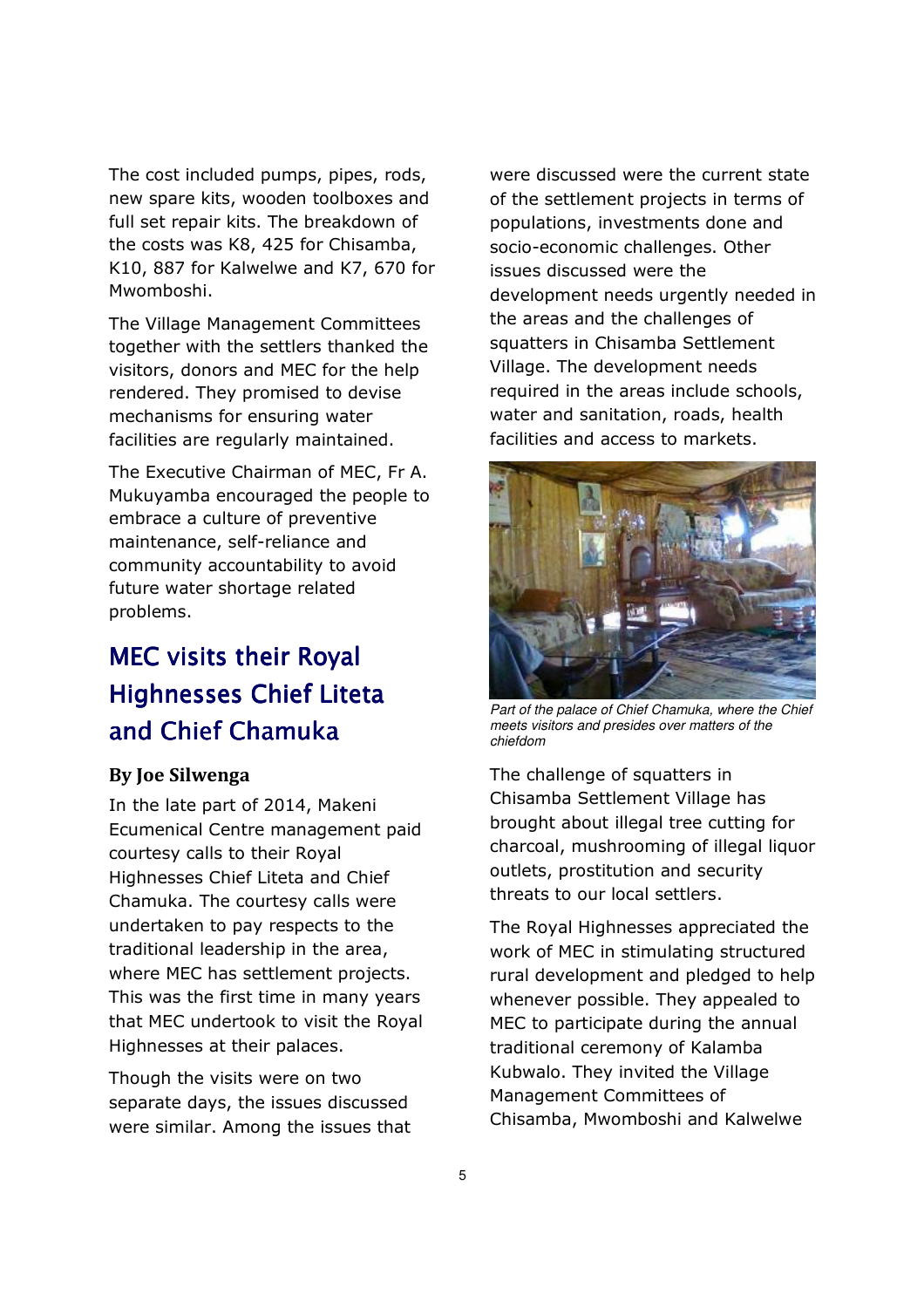to always be in touch with the Royal Establishment for all developmental and social related matters and recognised the need for collaborative effort.

# Barclays Bank Zambia donates and lunches with St Nicholas Children

### By Ireen Chinyama

It was a happy moment again when Barclays Bank Zambia visited St Nicholas Children's Village in February and donated assorted items. The items donated include several toiletries, kitchen utensils and educational materials. They also donated 13 different plants and trees as part of promoting environmental protection.



Some of the tasty foods Barclays Bank Zambia staff brought to share with children at St Nicholas during their visit

The Barclays team enjoyed several activities with the children and orphanage staff before having lunch together. The motivational talks and exercises on financial prudence inspired many children, such that

those in Grade 12 and hated the subject of Mathematics have come to like it and are now studying hard. Many children have promised to work hard so that they will be successful in life and help vulnerable family members. The trees were planted in various places around the orphanage.



Some of the plants donated by Barclays Bank Zambia Ltd as a contribution towards better environment management

Lunch was very sumptuous and everyone had more than enough. The visit by Barclays Bank staff made the children feel loved and cared for.

# Advocacy against early marriages and teen pregnancies changing lives

### By Catherine Oreta

In March, Makeni Ecumenical Centre under the HIV/AIDS Project, with financial support from NGOCC, embarked on advocacy programmes against early marriages and teenage pregnancies. The sensitisation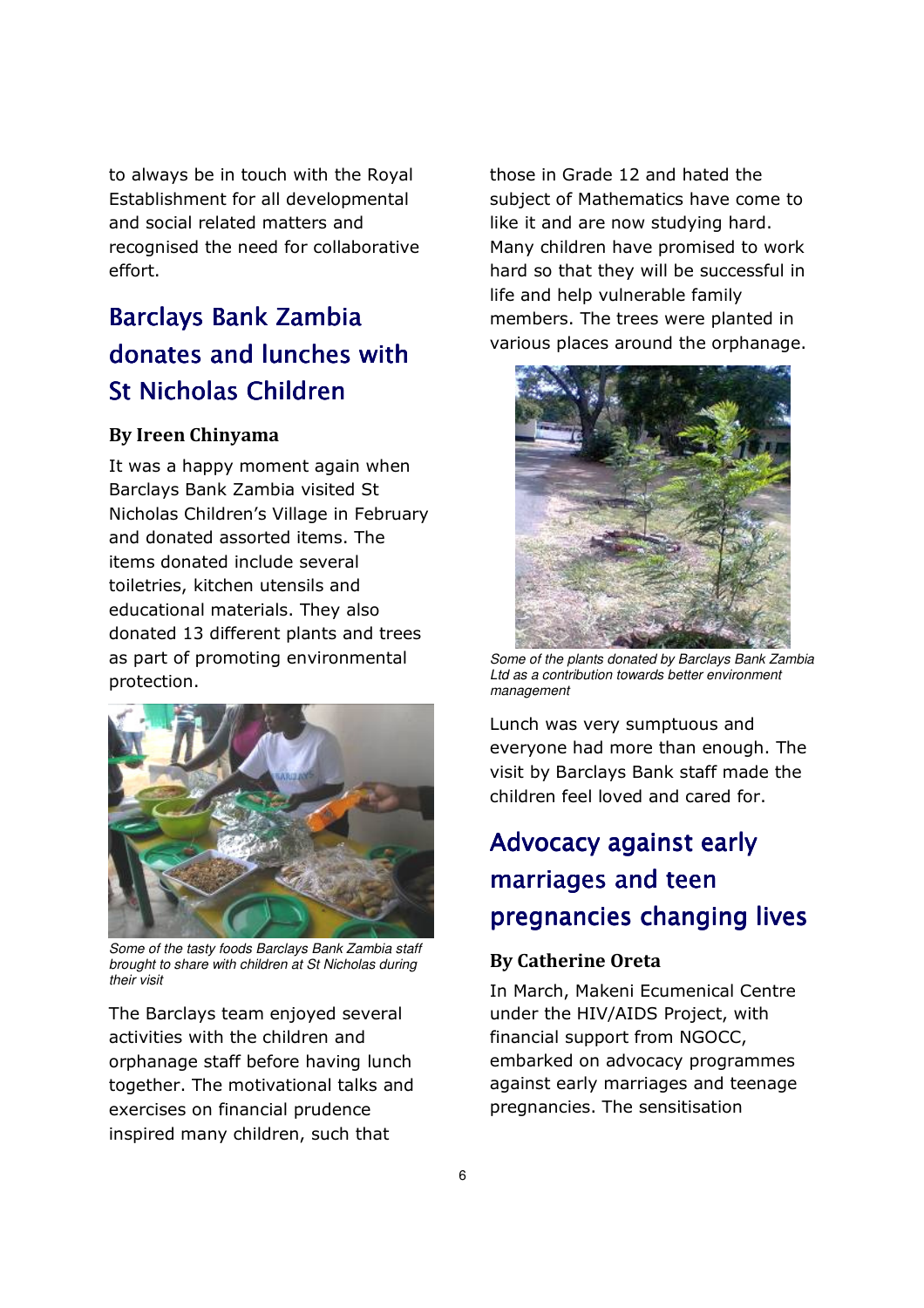programme is scheduled to run to August 2015 at a cost of K150, 000.

Five rural communities and five rural schools, including those in neighbouring villages, were reached. The activities took place in Mwomboshi, Kalwelwe, Chisamba, Shikatende and Munyati. A total of 199 community members were trained, consisting of 100 youth and 99 Adults. The youth constituted 50 females and 50 males with ages ranging from 12 – 35 years. There 49 men and 50 women participating who were older than 35.

The aim of the programme was to build capacity in local people to advocate against early marriages and teenage pregnancies to their peers in their respective communities, so as to end the vice.

The first objective was to impart knowledge and skills on the dangers and consequences of early marriages and teenage pregnancies to targeted youth and adults. The other objective was to form working groups to carry out community advocacy against early marriages, teenage pregnancies and enhance HIV/AIDS awareness in the communities after training.

During sensitisations a number of issues emerged. Teenage pregnancy and early marriage account for a very high drop out rate in school among teenagers in adolescence. Teenage pregnancy and early marriage has increased poverty in the communities

and increased the infection rate of HIV among the youths.



Bicycles being loaded for dispatch to Mwomboshi Settlement Village, to be used for transport by the Community Agents of Change. They were procured with financial support from NGOCC.

Further, teenage pregnancy and early marriage has increased drug abuse, drunkenness and lawlessness among the youths in the communities. The use of traditional family planning and 'love charms' also contributes to early marriage and teenage pregnancy. It was also cited that some parents and guardians set a bad example to the community as a whole through drunken behavior, infidelity and lack of leadership.

In the first phase of the programme, the participants received training and 40 working groups of five members each were formed. Twenty bicycles were issued to twenty working groups in Kalwelwe and Chisamba communities.

Strong alliances of both youths and adults were formed to handle cases of early marriages and teenage pregnancies in the communities.